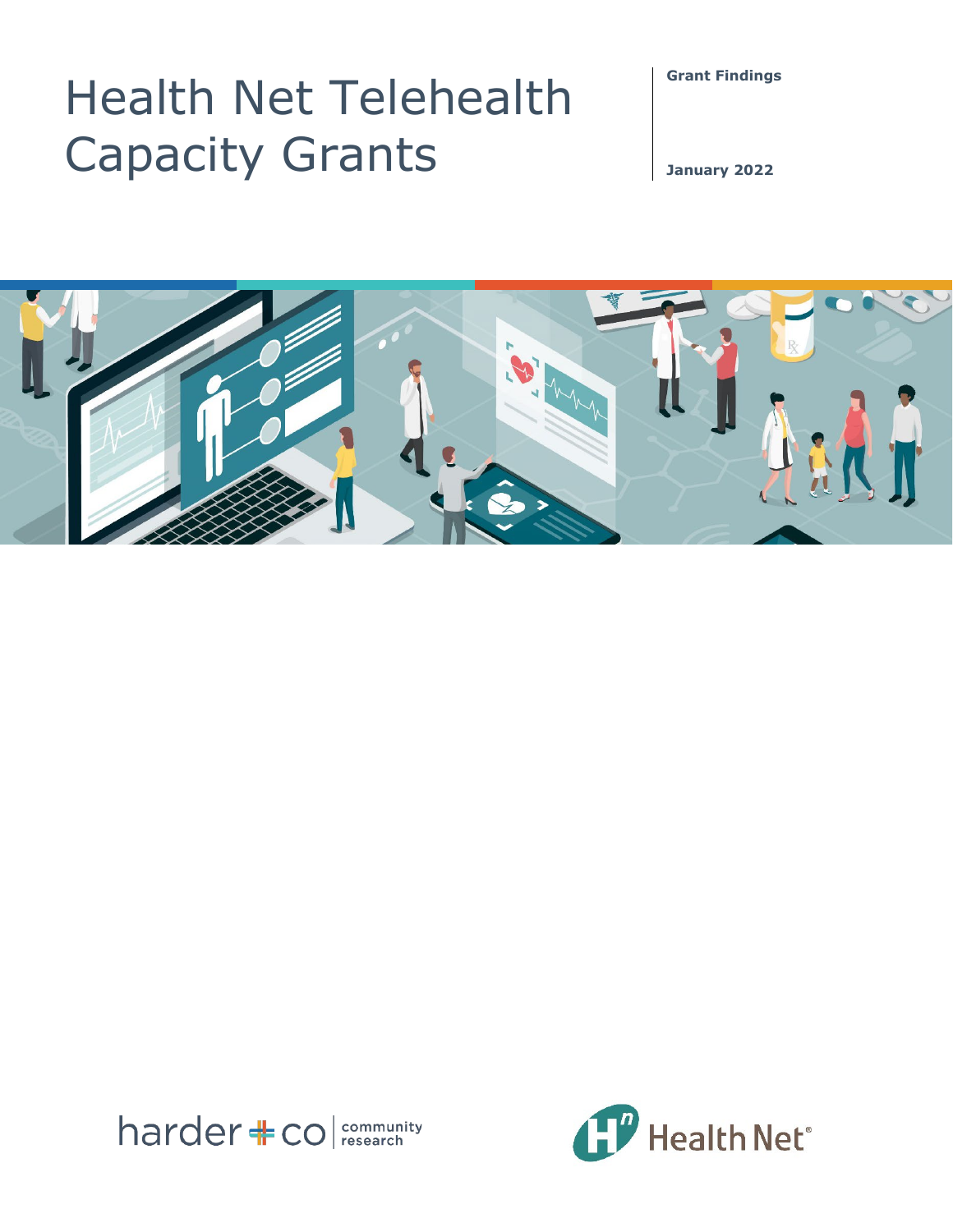# **Contents**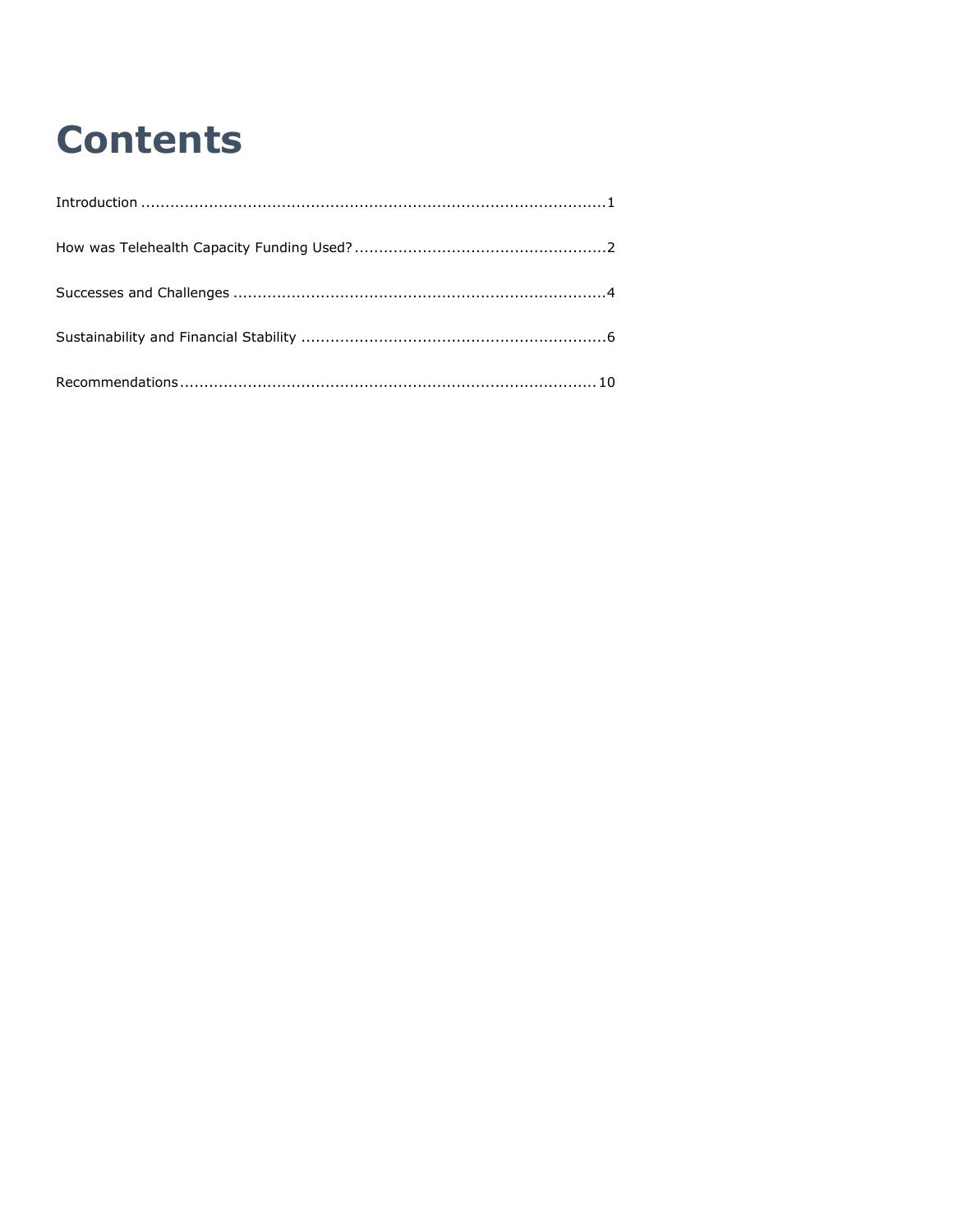# <span id="page-2-0"></span>**Introduction**

Telehealth enables healthcare professionals to interface with patients at a distance and to provide remote diagnosis and treatment with the aid of telecommunications solutions. With the rapid advancement of technology platforms, telehealth has rapidly advanced over the last decade, becoming an increasingly essential part of American healthcare delivery.<sup>[1](#page-2-1)</sup> The COVID-19 pandemic further expedited the mass adoption of telehealth and highlighted the importance of shared access to treatment and "digital health equity," which is the resourcing and quality of digital healthcare needed for all social groups to reduce digital health disparities.<sup>[2](#page-2-2)</sup>

In 2020, Health Net awarded 138 Telehealth Capacity grants, totaling \$13.4 million, to support the establishment and expansion of telehealth and telephonic services for California providers serving Medi-Cal members. This was the largest grant of its kind by a health plan in California. In a Request for Support (RFS) released on April 2, 2020, the company had originally allocated \$5.9 million in available grant funds. However, based on the overwhelming response to the funding request and to ensure the funding was distributed equitably across the State with particular attention to rural and other high-need areas, Health Net ultimately awarded \$13.4 million in telehealth grant funding. The grant period was from May 2020 to April 2021.

Health Net developed the grant program in coordination with the California Department of Managed Health Care (DMHC). Health Net requested to use funding set aside for improving enrollee health outcomes under DMHC's approval of Centene's acquisition of Health Net in 2016. This investment was critical to the COVID-19 pandemic response as telehealth minimizes disruption to the healthcare system and protects providers and patients at a time when social distancing is critical. The funding process was therefore expedited to ensure providers could incorporate telehealth into their emergency COVID-19 response.

Health Net's telehealth investment was focused on key tools for providing safe access and continuity of care for patients at home and for patients who remained physically distant from health centers. This involved building or expanding telehealth practices, including live video visits, e-consultations $3$ , and tele-psychiatry. Funded healthcare providers used their grant funds for infrastructure (e.g., laptops, cell phones, and software), internet connectivity, and training/technical assistance.

The 138 funded organizations serve premodinantely Medi-Cal members and are located across California from the rural north to the urban south, and include independent provider practices, rural health centers, community clinics, Indian health centers, and more—many of whom faced increased financial strain and challenges amid the ongoing pandemic. Nearly 20 percent of grantees reported having no existing telehealth services at the time of their application.

At the culmination of their grant period, each funded provider submitted information about how they used their funds, as well as insights regarding the successes and challenges associated with expanding and implementing telehealth services. This report is a summary of reports from 98 grantees and highlights the successes and challenges grantees faced in offering telehealth services, as well as implications for future telehealth service provision.

# **\$13,400,000**

Amount of Funding

**138** Grantees\*

**57%**

Southern Californa

**23%**

Central Valley

## **10%**

Greater Sacramento Area

## **10%**

Inland Empire

**8%** San Francisco Bay Area

# **2%**

Northern CA

\*Regional percentages are not mutually exclusive.

> *Note: This icon is used throughout the report to share provider and patient stories.*

<span id="page-2-1"></span><sup>1</sup> https://chironhealth.com/telemedicine/what-is-telemedicine/

<span id="page-2-2"></span><sup>2</sup> https://www.jmir.org/2020/6/e19361

<span id="page-2-3"></span> $3$  E-consults, also known as electronic consultations or interprofessional consults, are communications between health care providers.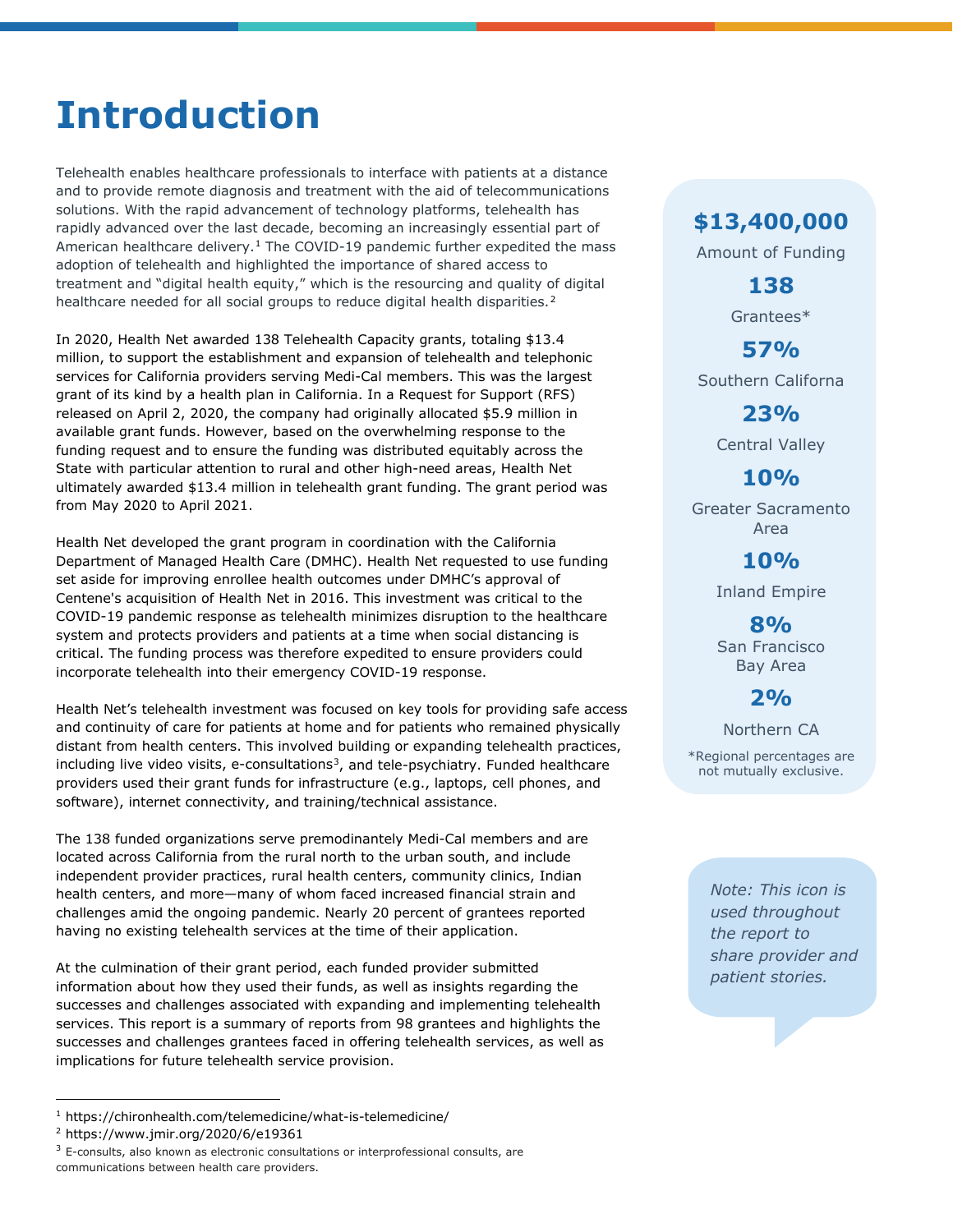# <span id="page-3-0"></span>**Use of Telehealth Capacity Funding**

Telehealth grantees used grant funds to support the establishment and expansion of their capacity to offer a variety of telehealth services. Notably, 70 percent of grantees used the grant to purchase equipment and software needed to offer telehealth and telephonic services. In addition to purchasing hardware equipment such as computers, monitors, phones, etc., providers also purchased software or licenses needed to use programs that helped facilitate the delivery of telehealth services. Providers also purchased equipment such as blood pressure monitors, blood glucose monitors, and ophthalmology devices that can transmit health data directly to the healthcare provider. Overall, this funding was essential for supporting providers as they shifted from providing on average 2 percent of visits via telehealth pre/early COVID-19 to 45 percent of visits via telehealth during the grant period (Exhibit 1).

### **Exhibit 1. Average Percentage of Telehealth Visits across Funded Providers**



While 68 percent of providers used the grant to enhance their technological infrastructure to support services, 31 percent of grantees used the grant to support training for providers to implement and deliver telehealth services. Training was delivered to healthcare providers to familiarize them with the telehealth software, as well as to staff to support workflow logistics such as how to schedule telehealth visits.

**"Our main concern was how to continue providing care to the low-income underserved populations we serve in the safest manner possible. Moving to telehealth was truly a lifesaver for many patients struggling with chronic conditions and need of care outside of COVID-19."**

## *-Health Care Center in Southern California*

*A 14-month-old with chronic allergies had at least 3 telehealth visits for this condition alone over 3 months. After trying several iterations of dosages and visits to a specialist, we were able to successfully settle on the correct treatment plan.*

*-Provider in Southern California*

Funding was used to:





January 2022 2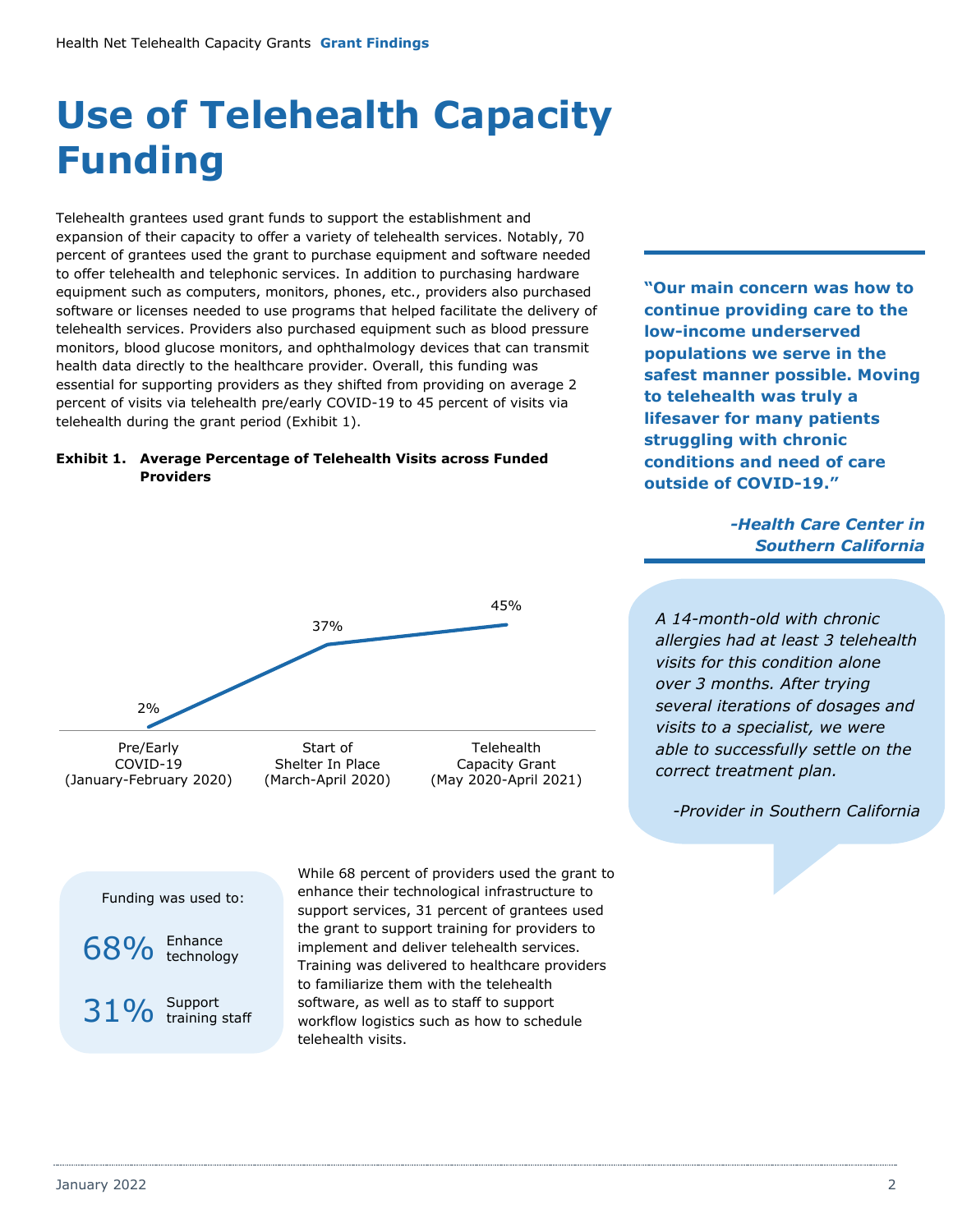## **Impact of Telehealth Funding on Workflow**

As telehealth services were established and expanded for the grantees, 82 percent of grantees noted changes in their workflow. Grantees described processes that were changed or updated to provide a smooth experience for both providers and patients. One grantee shared, "Our patient workflow has changed significantly due to telehealth from check in to check out." One example of these workflow changes included the creation of standardized guidelines for telehealth services that were not previously in place. Such guidelines clarified procedures to schedule telehealth visits, determined whether a visit could be in-person or delivered via telehealth, and oriented the patient and provider to expectations for the telehealth visit. Another provider shared that communication increased between office staff (including IT, front office representatives, and providers) to troubleshoot issues that emerged related to telehealth services. For example, one provider had care team members working remotely in different locations and needed to adapt their workflow accordingly. They added additional software applications to obtain elements such as pre-visit registration and patient consent forms.

**"Our patient workflow has changed by allotting time in the patient schedule at the end of the morning and end of the afternoon to accommodate telehealth appointments. The availability of telehealth appointments, made possible by the telehealth funds, helped to improve patient safety by reducing the number of patients coming to the office."**

> *-Provider in Inland Empire/ Southern California*

*When a farm worker experienced a dental issue, he was able to participate in our teledentistry program at his workplace which was miles from our physical dental practice. This farm worker might otherwise have needed to lose wages and travel long distances to get the diagnostic treatment he needed.* 

*– Provider in San Joaquin Valley*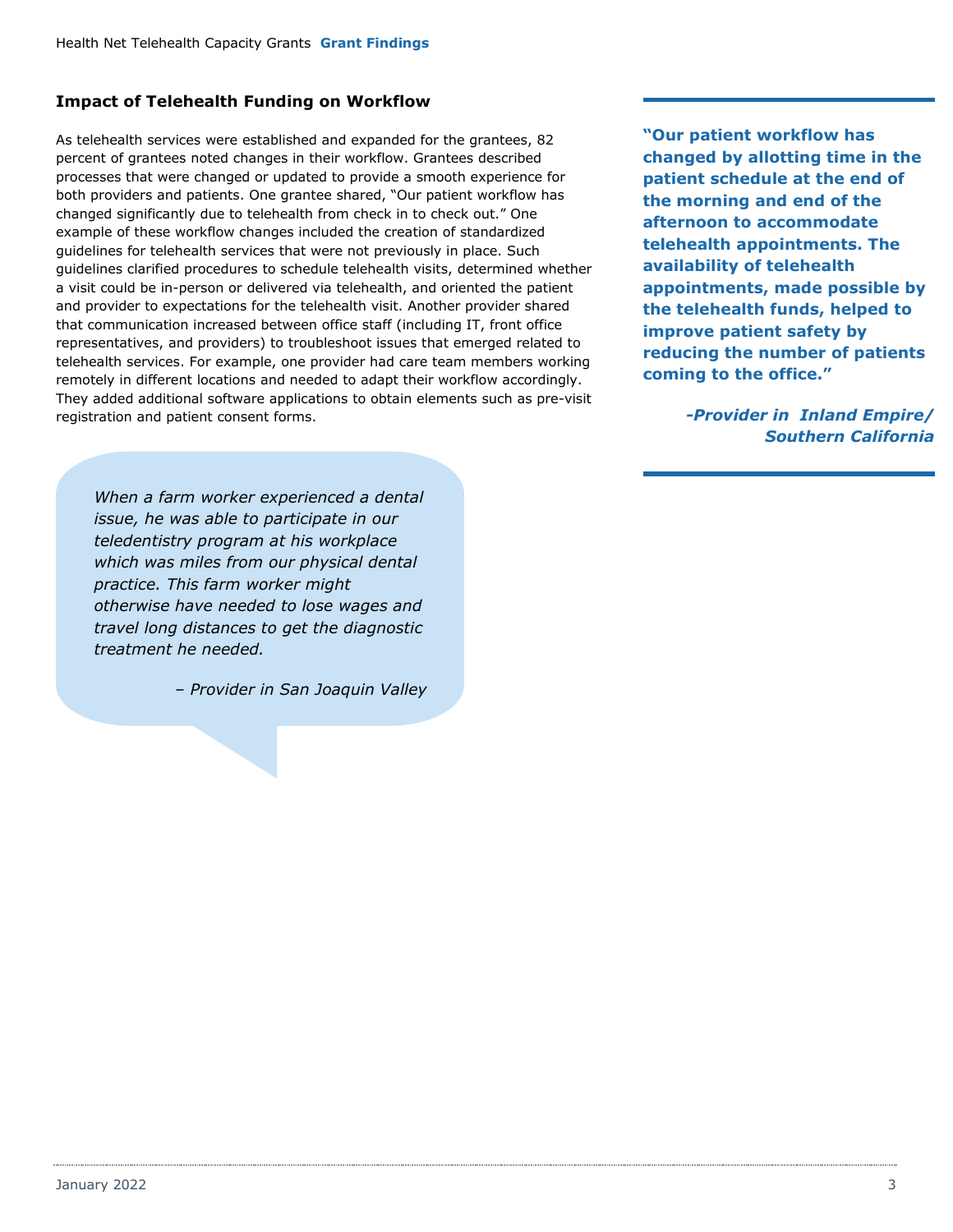# <span id="page-5-0"></span>**Successes and Challenges**

Telehealth Capacity grant funding enabled providers to either establish or expand their telehealth services. Although the biggest challenge was ensuring that patients had access to technology to be able to connect with providers for telehealth appointments, many providers were able to identify strategies to implement telehealth in order to keep their patients safe during the pandemic and maintain continuity of care.

## **Successes**

Telehealth Capacity grant funding supported grantees' ability to safely treat patients during the COVID-19 pandemic. For some, the funding was integral to ensuring that they could keep their doors open and provide continuous care to patients. As grantees shifted to providing more telehealth services, many grantees identified benefits of providing these services. Grantees shared that telehealth services supported the care of patients through routine check-ups and screenings; health education and smoking cessation; diet and exercise; diabetes management; medication management and refills; and providing counseling and behavioral health services (Exhibit 2).

### **Exhibit 2. Provision of Telehealth Services**

## **Preventive Care**

**31%** of grantees noted that the telehealth funding allowed providers to conduct routine checkups or well checks for their patients.

## **Screenings**

**42%** of grantees indicated that telehealth is an important tool for patient screenings, including screenings for chronic diseases such as diabetes.

## **Mental Health**

16% of grantees reported that they had success providing counseling and other mental health services via telehealth.

**"Through this grant, the overarching goal of [our organization's] telehealth program was to make healthcare accessible to all of our patients, in particular those who live and suffer with chronic diseases that limit their access to care, even more so now during COVID-19."**

## *-Family Care Provider in Southern California*

## **Health Education**

17% of grantees provided health education through telehealth, including nutrition and physical activity counseling, diabetes education and smoking cessation.

## **Medication Refills**

**10%** of grantees indicated that telehealth visits can be used to monitor and refill patients' prescriptions.

Many of the preventive care and screening services that were successfully implemented through telehealth also align with Healthcare Effectiveness Data and Information Set (HEDIS®) measures, including diabetes care, controlling high blood pressure, behavioral healthcare, medication management, and care coordination.[4](#page-5-1) This is especially important for patients who may have complex care needs but have challenges coming in-person to regular appointments because of transportation, work, or childcare issues. As one grantee shared,

<span id="page-5-1"></span><sup>4</sup> https://www.ncqa.org/hedis/measures/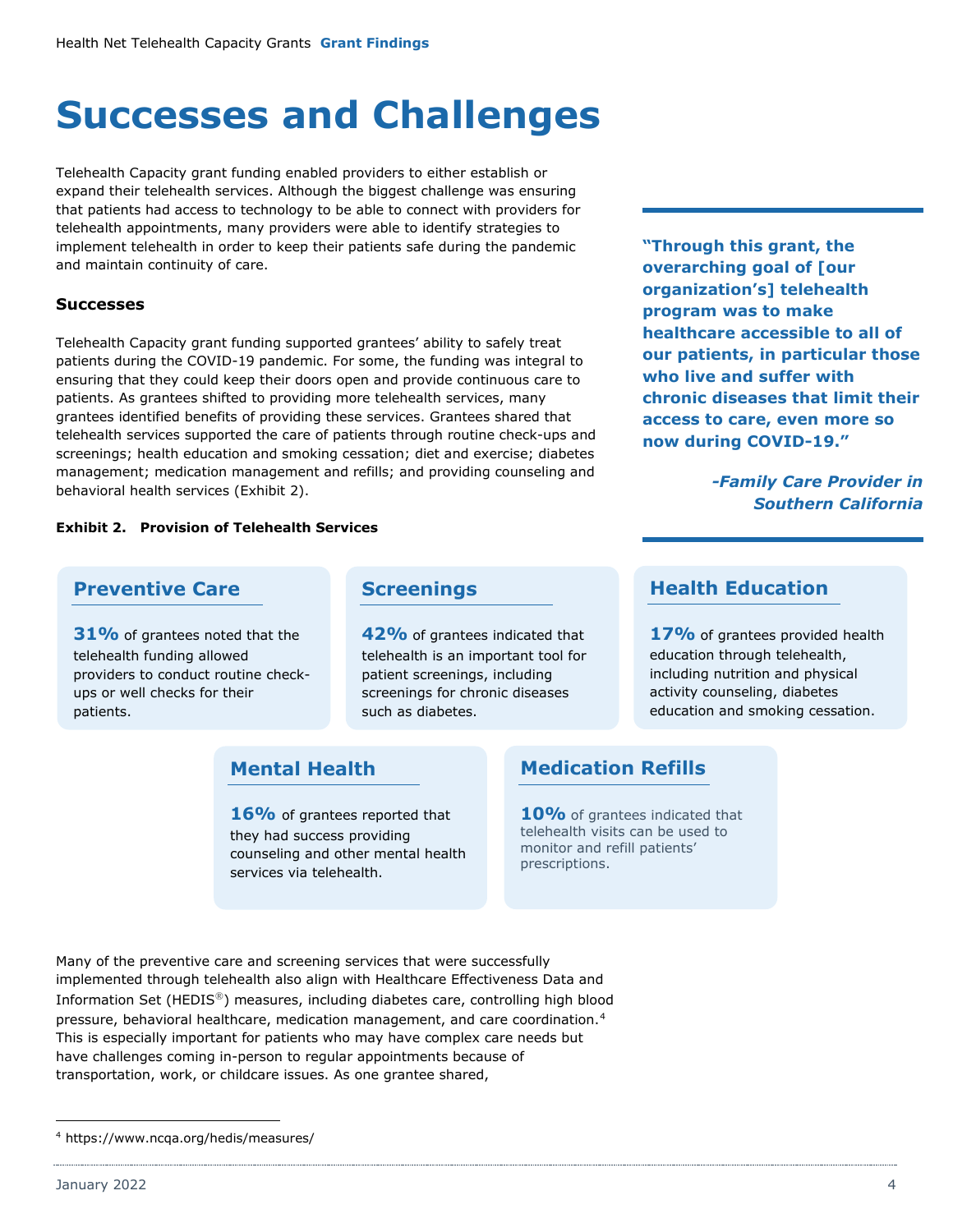"One of the biggest successes of providing telehealth services, and telehealth services becoming a more acceptable communication channel between patients and medical providers, was [our] ability to reach more patients who typically did not access care regularly if at all. This allowed [our organization] to assess patients for preventative measures, HEDIS<sup>®</sup> measures or patient's current medical needs, as well as educate patients on these same topics."

This funding also allowed grantees to implement innovative strategies to monitor the health of patients using home monitoring equipment. One grantee shared:

> "The grant also allowed us to purchase basic home monitoring equipment for some of our most vulnerable patients. This enabled our clinicians to keep patients safe by treating basic conditions that required monitoring of vital signs. This worked so well that we expanded and purchased significantly more advanced equipment that allows our clinicians to treat more acute and complex conditions remotely."

Several other grantees noted that they were able to purchase at home equipment for their patients as well, including blood pressure monitors, blood glucose monitors, and ophthalmology devices. In addition, providers were able to use telehealth to provide COVID-19 test results and to monitor patients with COVID-19.

## **Challenges**

Although the majority of grantees experienced success expanding or implementing telehealth within their organization, there were some challenges in understanding how to successfully conduct virtual visits, particularly early on in the grant period as grantees ramped up their telehealth services (Exhibit 3). While grantees were able to use telehealth for a variety of preventive care services, many grantees noted that some services (such as cancer screenings or childhood immunizations) were required to be conducted in-person.

## **Exhibit 3. Common Challenges Cited by Telehealth Grantees**



Patients preferring in-person care

Patient privacy

concerns

The biggest challenge that grantees faced was that not all patients had access to a computer, smart phone, or stable internet connection to successfully utilize telehealth services. In addition, many patients (particularly older adults) struggled with learning how to use the telehealth platforms. Providers noted that because of these barriers, some patients utilized telephonic visits as an alternative. One provider shared:

new technology

"We continue to struggle with telehealth video appointments. Patients are

*A patient has suffered from ADD and anxiety for many years. When her symptoms worsened due to losing her job at the beginning of pandemic, she was relieved to learn our behavioral health sessions were still up and running, remotely. When we reached out to find out how she was doing, our patient expressed her thanks and stated, "If I didn't have the telehealth therapy visits, I don't know what I would do. It would be bad for me, really bad."*

*– Provider in Los Angeles*

technology/internet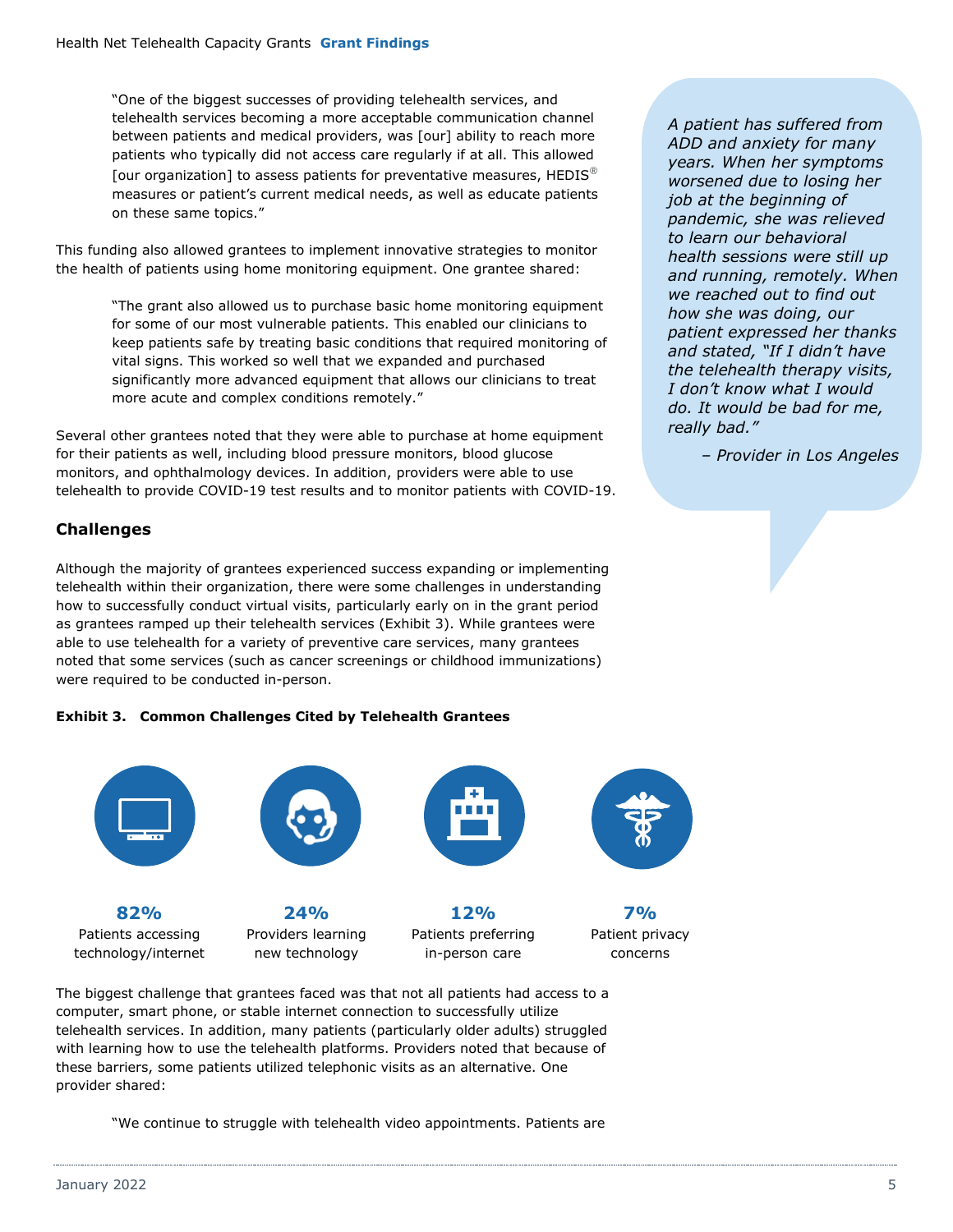not open to having staff see them on their computer/phone screen. The majority of the patients opt for telephone visits unless there is something they want the provider to see on their body and it is the reason for the visit.**"**

Additional challenges included providers learning and implementing new telehealth technologies, patients preferring in-person care, and patients' concerns with privacy. As one provider shared:

> "Most of our patients live in multi-generational homes and do not have access to private space for the duration of their medical or behavioral health visit."

Providers also faced their own challenges with changing their workflow to accommodate the new telehealth procedures and teaching staff how to use these new technologies. Additionally, rural clinics had limited broadband access which limited their ability to meet with patients via telehealth.

> *We had a young patient in behavioral health who was apprehensive about coming in for his therapy visits to help with his anxiety. When the pandemic arrived, our Behavioral Health Clinician worried if he would continue to access behavioral healthcare. Much to her surprise, she was pleased to see him on her telehealth schedule one day. The transition from inperson care to telehealth had created an opportunity for him to comfortably access behavioral health services. The therapeutic relationship strengthened over time and our Behavioral Health Clinician was able to make significant gains in helping him to manage his anxiety symptoms.*

> > *-Provider in Southern California*

**"Challenges with reimbursement in the billing department mostly stemmed from a lack of knowledge of appropriate codes and modifiers to be applied. Once we were trained about the new coding opportunities, we were successful in receiving reimbursements."** 

> <span id="page-7-0"></span>*-Medical Group in Southern California*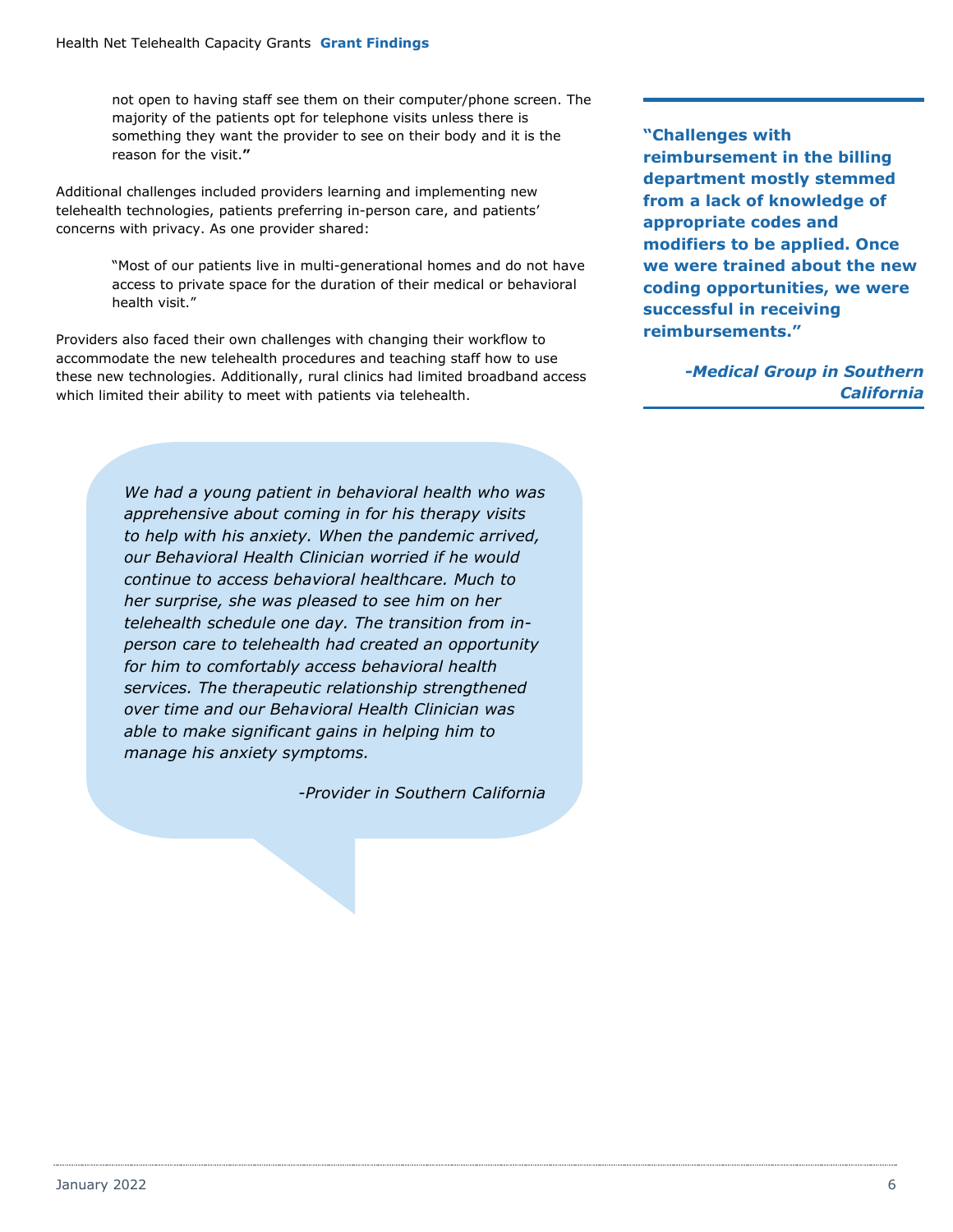# **Financial Stability and Sustainability**

The majority of providers (61 percent) noted at least one way that integrated telehealth services supported the financial stability of their organization. This was particularly true in the initial months of the pandemic when providers were otherwise closed due to shelter-in-place policies. Providers shared how funding not only allowed for the integration of telehealth practices, it also allowed them to stay open and continue to provide essential care to underserved patients in their communities. As one provider shared,

> "Without question, if we were unable to bill for telehealth services throughout the pandemic, we would have seen an even greater shortfall of revenue by at least 30 percent, which would have been an insurmountable challenge to overcome."

Another said,

"Without this funding, we would have been stuck in a vicious cycle, losing income due to declining visits, but unable to invest in alternative visit methods due to declining income. Health Net funds helped break the cycle and reverse the downward trend in patient visits."

## **Most Challenges with Reimbursement for Telehealth Services were Resolved Quickly**

A few providers shared specific successes or challenges they faced with getting reimbursed for telehealth services (20 percent and 28 percent, respectively). The most common challenge cited was, "a lack of standardized billing practices with agencies and insurance companies, creating a great deal of confusion." Providers were initially unsure of exactly which codes and modifiers to use, and they sometimes received conflicting information from insurance partners. One provider explained the difficulty of "having to navigate through different payor sources having different codes and modifiers to bill for telehealth."

Most providers who reported these challenges said that it was resolved quickly and that they were able to resubmit initially-declined claims and integrate the proper coding on an ongoing basis.

A handful of providers provided very specific feedback about reimbursement challenges. One remarked that Medicare and Medicaid did not fully reimburse for telehealth services. One provider shared three specific challenges:

- 1) Medicare did not compensate the total Prospective Payment System (PPS) rate for telehealth service; instead, they reimbursed at a lower rate. As a result, telehealth for dental services was not reimbursable;
- 2) Medi-Cal has a rule limiting follow up within 3-5 days of a visit; therefore, providers had to do follow up seven days post-visit to ensure reimbursement; and
- 3) Family PACT telehealth services, an innovative approach to provide comprehensive family planning services to eligible low-income residents, were denied for reimbursement.

**"Without telehealth, we would have been in a very difficult situation from a patient care capacity, infection control, and financial perspective."**

*-Community Health Center in the Greater Sacramento Region*

# **61%**

of providers shared that telehealth provided financial stability for their organization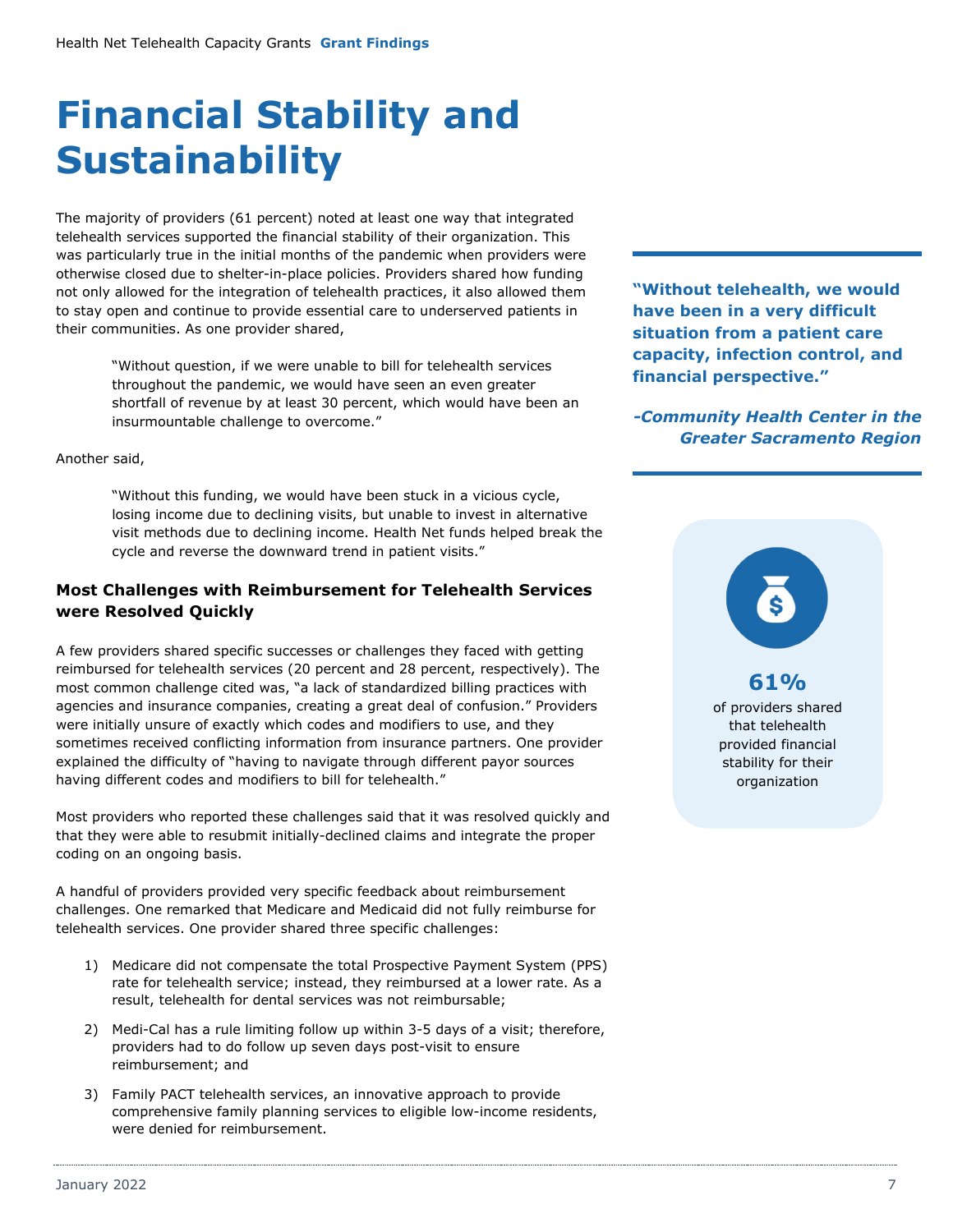Additionally, one provider in Los Angeles noted ongoing challenges regarding reimbursement for telephonic/telehealth services for undocumented/My Health L.A. patients. These providers did not indicate whether these challenges had been addressed.

## **Sustainability of Telehealth Services**

Most providers (87 percent) indicated that they plan on integrating telehealth as a sustainable practice for patient care. As one provider said, "Telehealth is here to stay." Another shared, "Telehealth has been an essential way for patients to access care during the pandemic, and it will be critical to providing post-pandemic care." Providers emphasized the ways that telehealth supports ongoing patient monitoring and routine elements such as medication refills, allowing providers to reserve inperson visits for those who really need it, particularly for patients who have lack of transportation or experience other barriers to accessing a healthcare delivery site. For example, one provider discussed how essential telehealth has been to their patient navigation system: "Much of this work is about humanizing the healthcare experience, particularly for marginalized groups, and telehealth enabled us to continue this essential face-to-face contact from afar." They shared that they are also piloting a Virtual Health Center later this year.

One of the key ways providers are planning to continue to utilize telehealth services is to address barriers to accessing care. This includes expanding care for patients who live in rural areas or have limited transportation options, as well as patients who work in jobs with little or no sick leave and would, "lose all or part of a day's pay to see a healthcare provider." As one provider shared,

> "Telehealth capacity and functionality has enabled us to deliver unrestricted care to those patients who are traditionally hampered by childcare issues, rigid work schedule conflicts, and other factors that constrain access to healthcare. With the new electronic health record (EHR) upgrade, we can customize the telemedicine templates to our patients needs depending on gender, age category, and kind of telehealth visits for whatever complaint (from straightforward medication refill to complex chronic disease management, post-hospitalization telehealth visits, etc.)."

In order to best serve the diverse needs of their patients, providers need ongoing support to integrate telehealth into their practice. As one provider shared,

> "As we evolve in this new approach to healthcare, there is certainly a learning curve that is allowing us to strengthen and develop best practices, especially in the area of accessibility to 'hardly reached' low-income communities; and provision of virtual care in a culturally competent manner that is universally available to all patients, including those who are best served in a non-English, primary Spanish language."

The main concern providers expressed was the extent to which telehealth services will continue to be reimbursable at the same rate in the future. One provider shared that "some insurance contracts have been receptive, while others have required more documentation." Another noted that,

> "Most insurances pay telehealth services with less reimbursement. Furthermore, we are uncertain at this time whether or not both Medi-Cal or Medicare will continue to allow telehealth visits. Thus, we do



## **87%**

of providers indicated they plan on integrating telehealth as a sustainable practice for patient

**"We take a long-term perspective, because we believe telehealth will be useful for our practice far beyond the pandemic. According to internal surveys we conducted, patients strongly identified telehealth as a tool that should have a role in their healthcare going forward, post-pandemic."**

*-Community Health Center in San Francisco Bay Area/Silicon Valley*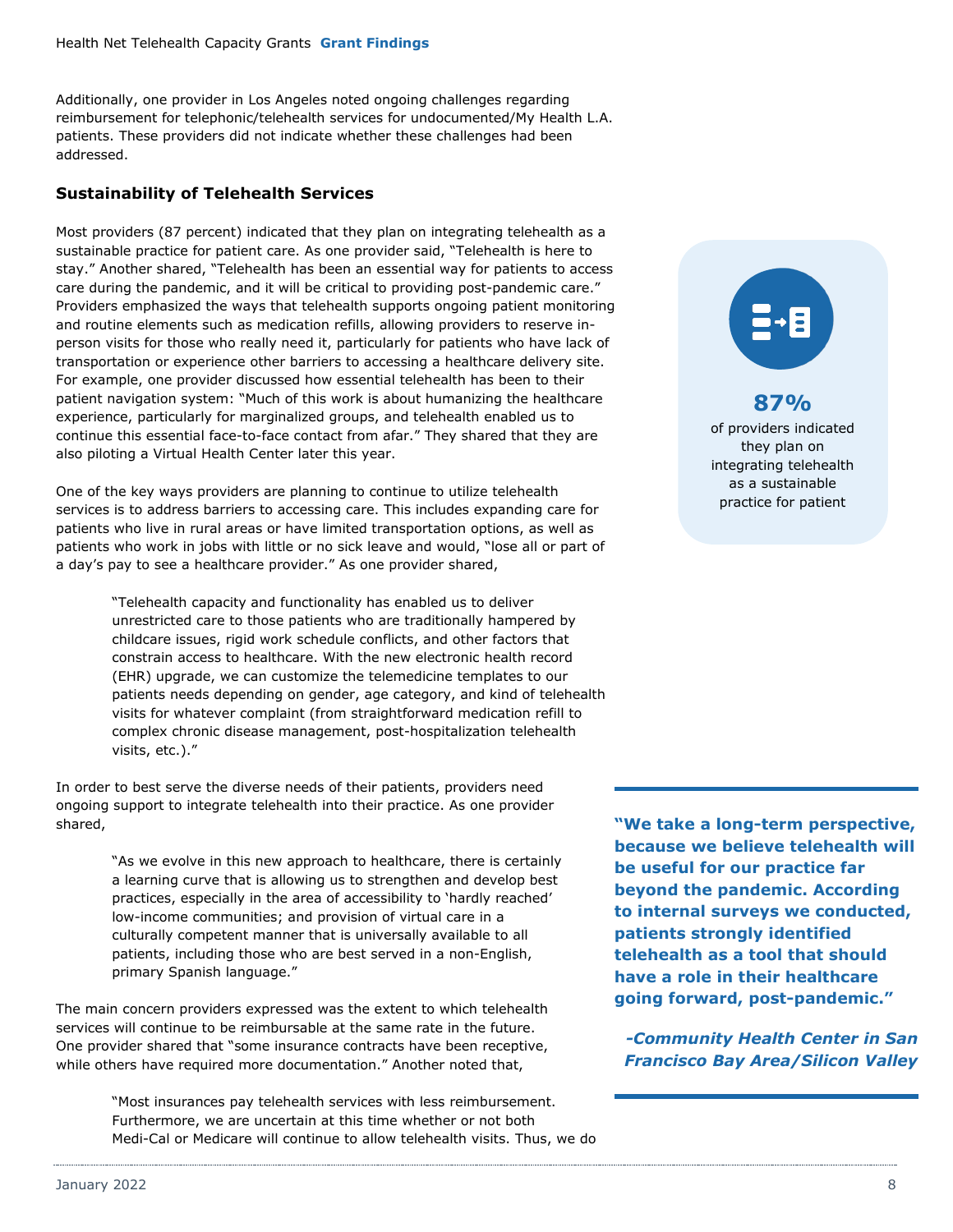understand that with less reimbursement, in order to maintain the same revenue, we would need to be able to have additional visits. Thus, based on what the insurances' policy is in the near future, we would have to reconfigure how we should move forward."

Providers recommended ongoing advocacy for reimbursement of telehealth services. One provider in particular is advocating for the support of [California](https://trackbill.com/bill/california-assembly-bill-32-telehealth/1953936/)  [Assembly Bill](https://trackbill.com/bill/california-assembly-bill-32-telehealth/1953936/) 32, which extends telehealth payment parity to Medi-Cal managed care and would allow for remote eligibility determinations, enrollment, and recertification for Medi-Cal and specified Medi-Cal programs. This provider shared that payment parity for telehealth visits "would also eliminate additional barriers for many of our patients, young and elderly."

> *"A 48-year-old patient with pre-existing conditions, including diabetes and hypertension. Because of her medical condition, she feared going anywhere because of the poor outcomes and high death rate among individuals with pre-existing conditions who contracted COVID-19. She is grateful that both she and her husband have been able to keep their medical appointments this past year and were offered the option of telephone medical visits."*

> > <span id="page-10-0"></span>*-Provider in Central Valley*

**"We are actively working through Community Health Partnership and California Primary Care Association to advocated for increased access to telehealth services even after state and federal emergency declarations are lifted."**

> *- Health Center in the San Francisco Bay Area*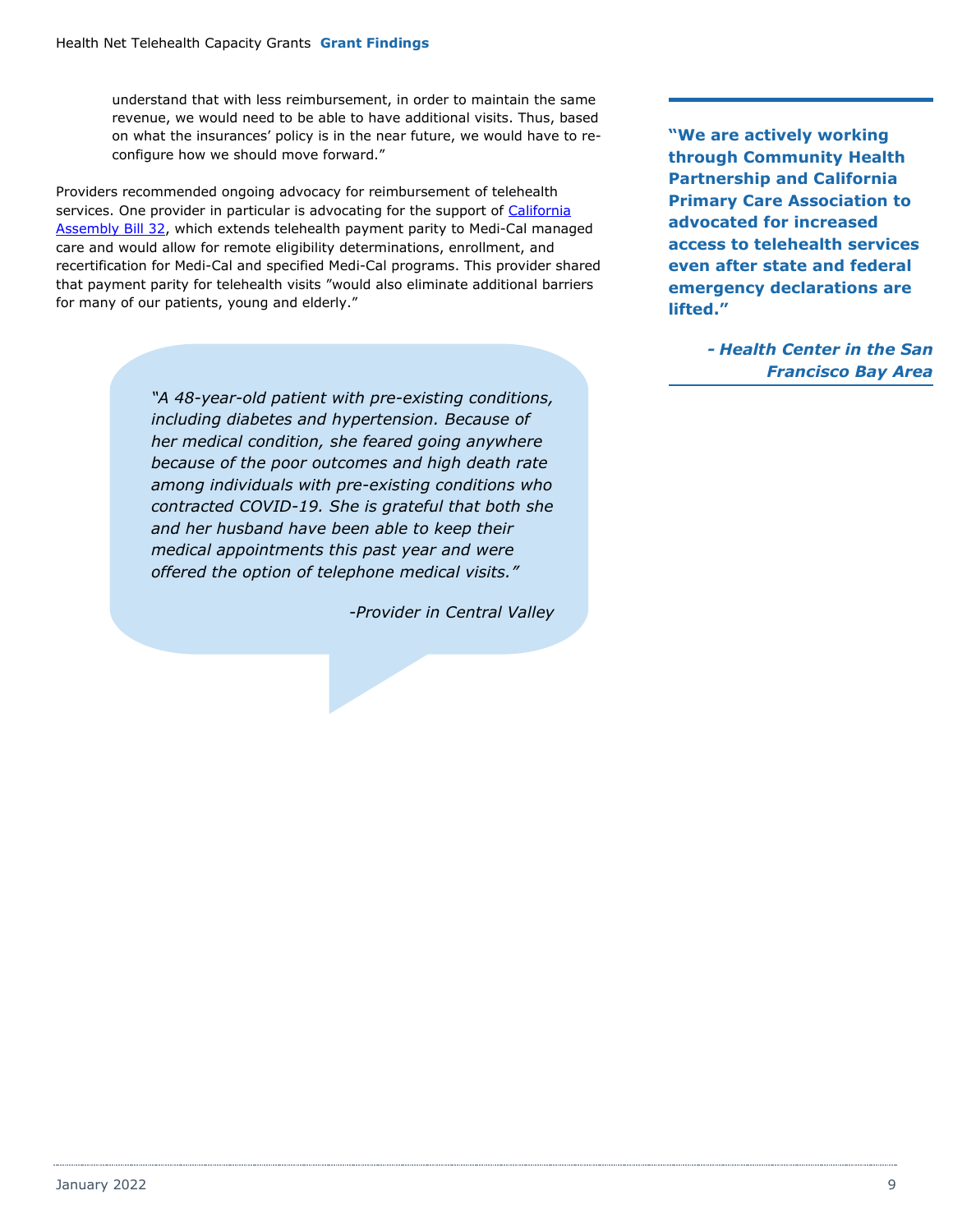# **Recommendations**

The Telehealth Capacity grant was critical for many providers across California to ensure access and continuity of care to their patients while also keeping the patients and staff safe during the pandemic. Many grantees noted that telehealth services will be sustainable into the future and that these services are especially beneficial for patients with non-urgent medical needs, monitoring patient care plans, providing access to care for patients who may have transportation challenges, and for monitoring medication adherence and prescription refills. While most grantees see the benefit of offering telehealth services long term, some providers were unsure about whether they will be able to provide the same telehealth options in the future as this decision relies heavily on whether telehealth will continue to be reimbursed at the same rate as in-person visits. Grantees provided the following recommendations for sustaining telehealth services.

- 1. **Advocate for continued cost reimbursement for telehealth services:** Many providers indicated that they will continue to advocate for the option for telehealth services to be reimbursed at the same rate as in-person visits. However, this will require the Department of Health Care Services (DHCS) to commit to this long-term change. This may also be an area where organizations such as Health Net can advocate for the benefit of telehealth services.
- 2. **Ensure future funding to continue to support expansion of telehealth services:** Many grantees were able to establish or expand telehealth services through this grant funding. Some grantees noted that while Health Net's funding supported the initial costs of establishing or expanding their telehealth services, they need to ensure that telehealth services will continue to be reimbursed in order to continue to offer them.
- 3. **Support patient access to tele-health services:** The biggest challenge grantees faced in providing telehealth services was ensuring that patients had access to stable internet and appropriate technology such as smart phones, computers, and health monitoring equipment to connect and participate in telehealth services. In order for telehealth services to be most effective and equitable, patients need to have access to technology and appropriate education and support to access those services. This is especially important for those using tele-health services for the first time. Additionally, expanded interpretation support for tele-health services is essential for patients who speak languages other than English.

*A single father explained that it is difficult for his autistic son who primarily speaks Korean to leave the house since he is easily overwhelmed by outside stimulus and has poor awareness of Covid. Since we were able to connect to him via telehealth, he was able to see a Korean speaking provider via telehealth. He started showing all the adjustments to his house he made for his son. Our clinic staff has learned from the patients the barriers they must face not only to access quality healthcare but also in their daily lives that affects their health. Therefore, it has allowed our staff to have better understanding on how to assist our underserved patient population.*

*-Provider in Los Angeles*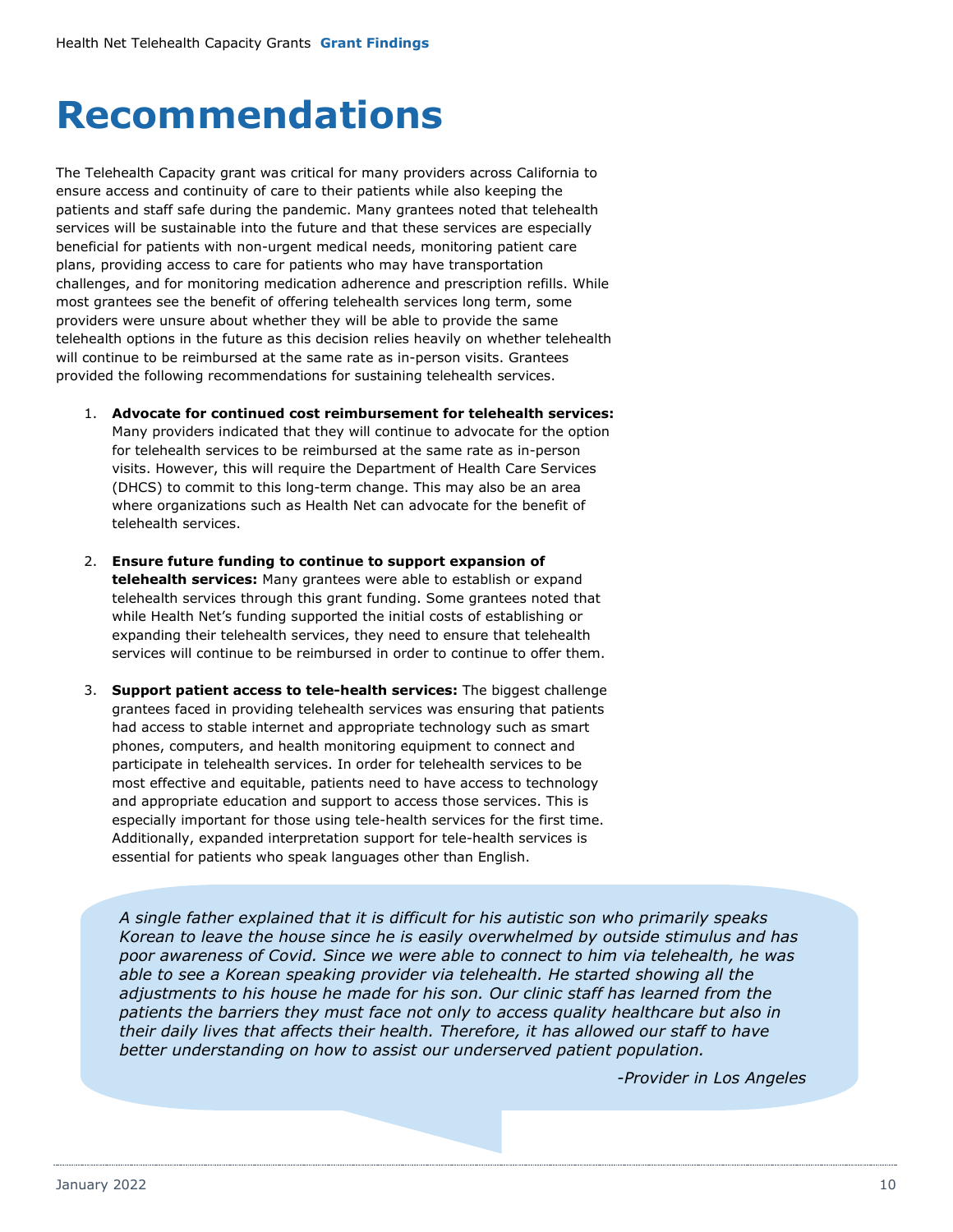# **Appendix: Patient Stories**

The following are additional patient stories provided in telehealth grantee reports. All patient names have been changed to protect confidentiality.

## **COVID-19 Related Stories**

### **Using Telehealth Services to Treat and Diagnose**

*"One of our Family Physicians recently told the story of a 62-year-old man who had a growth in his neck for several months. Finally, his son helped him schedule a televideo visit with our physician. He did not have insurance and was covered under a grant for uninsured low-income adults in Los Angeles County. Through a careful telehealth visit our physician was able to determine the history and even see the mass on his neck. He sent him to the emergency room and thyroid cancer was diagnosed. Within a few weeks he had surgery and started radiation therapy. Stories like this make a compelling case for increased access to quality telehealth services."*

#### -Community Health Center in Southern California

*"George is a 42-year-old male with a past medical history of type 2 diabetes on oral medications only. In 2020, George did not attend any of his appointments until September. At that time George was scheduled for a telehealth visit. His provider asked him his glucose levels and George admitted that they have been higher than normal. His provider then ordered labs for George and scheduled a nursing visit for George to come in and get the tests. Once the results were in George had another follow-up appointment through Telehealth to discuss the lab results. This is when the provider informed George that his A1C was high and his diabetes was very uncontrolled. George stated he has been trying to eat healthy and exercise but he is also experiencing stress and anxiety. When the provider asked more questions about this, George informed the provider that his mother passed away recently due to COVID-19 and he's been very anxious and stressed. The provider then informed George that he should talk to a therapist regarding the way he feels and George was scheduled with a behavioral health specialist through Telehealth. In 2021, George had a follow-up visit for his diabetes, and George was excited to share that his sugars have improved, his weight has come down and he feels happier. George was scheduled to come into the office for an A1C test which showed great improvement. It was only because of Telehealth services that George was able to be cared for."*

#### -Provider Group in the Central Valley

*"Marlena rarely goes to the doctor unless for significant health issues. After experiencing increased dizziness, she decided to see a doctor. However, she recently used up all of her Paid Time Off to care for her sick mother who had recently been diagnosed with cancer. When she found out that we provided telehealth services, she was able to schedule an appointment during her lunch break. Marlena's provider ordered a blood test for her at Marlena's earliest convenience. As a result, Marlena was soon diagnosed with diabetes and quickly began a treatment and management plan with her physician. Thanks to the flexibility and accessibility of telehealth, Marlena was able to ensure that she did not expose her immunocomprised mother to the coronavirus and she was able to take the appointment without having to take time off of work."*

#### -Community Clinic in Southern California

### **Remote Coordination of Services**

*"Liza has been accessing care at [provider] for more than 5 years. She struggles on and off with housing, and she has a sustained substance use disorder. In November of 2020, she received a positive test result for HIV from a different provider and was essentially told to figure out treatment on her own as options for HIV care in our area are extremely limited. In the midst of a global pandemic, and with a life-altering diagnosis, she scheduled a telephonic appointment with her women's health provider. Upon ascertaining the reason for her appointment, the*  women's health nurse practitioner connected her immediately with another provider who specializes in HIV care in *the next county. She waited approximately 20 minutes between her call with her women's health provider and her video chat with the HIV provider, and she had begun a regimen of anti-retroviral therapy by the end of the week. From the availability of appointments to her ability to initiate HIV care with a provider in a different county, nearly every step of Laura's journey to establish HIV care was facilitated via telehealth."*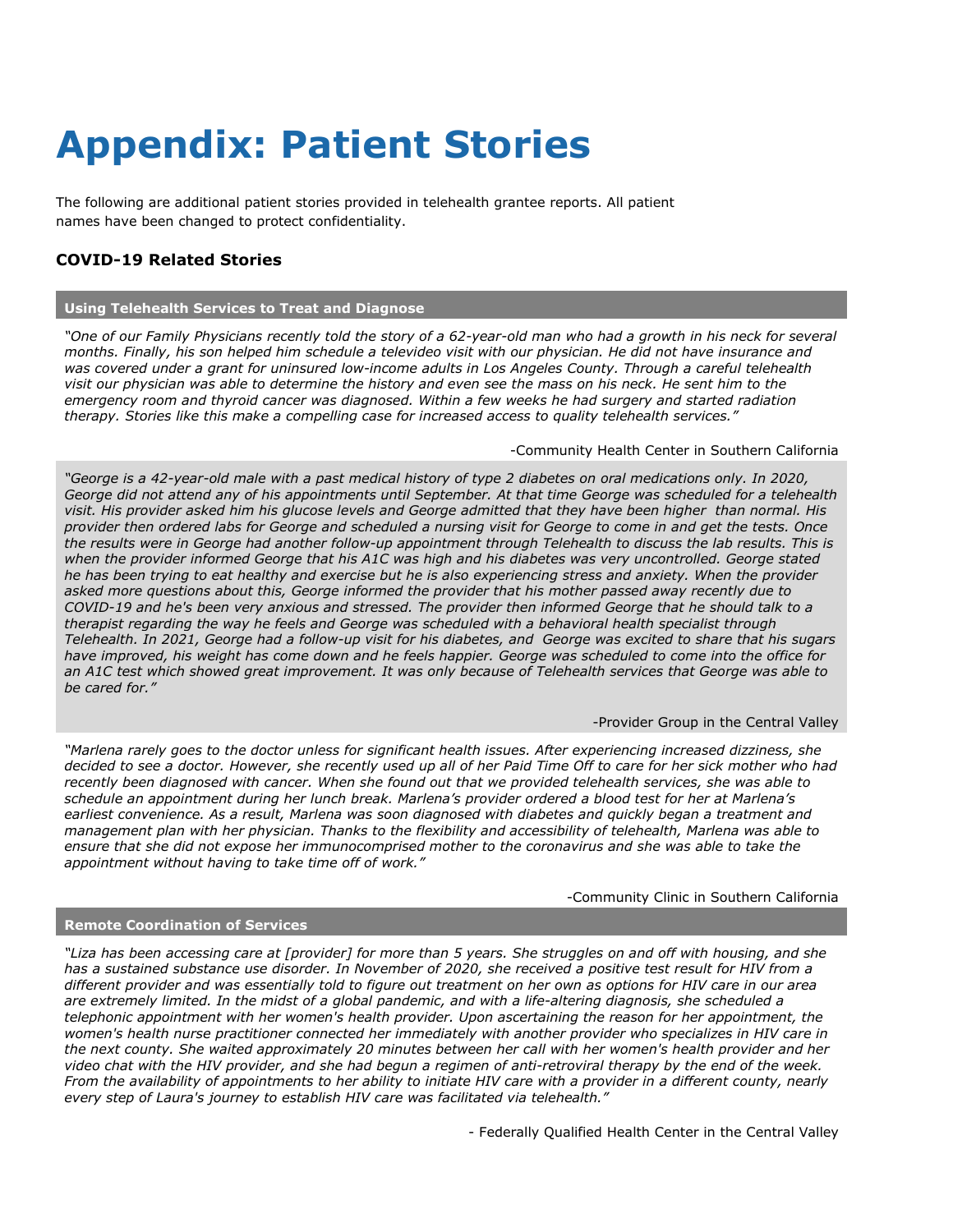### **Monitoring COVID-19 Patients remotely**

*"One of our elderly patients with uncontrolled diabetes on insulin, difficult to control hypertension, and hyperlipidemia was exposed to COVID-19 by his housemates. Unfortunately, his wife was also exposed, and she passed away due to complications with COVID-19. This patient does not have a car and does not speak any English. He was not able to get help or the care he needed. We were able to utilize telehealth services to monitor his COVID-19 symptoms as an outpatient after delivering a pulse oximeter and medications to his home. When his condition deteriorated, we were able to advise him on when to seek acute care. He was hospitalized for over a week until he was able to recover adequately to go home. We continued with telehealth services post discharge for his insulin and blood pressure medication titration. Steroids given while he was inpatient worsened his chronic diseases. The patient was extremely grateful for the close follow up, medical treatment plan, and guidance we provided that allowed him to recover from COVID-19 and regain control of his diabetes and blood pressure. He continues to utilize both telehealth services and in person visits when needed to maintain control of his chronic health conditions."*

#### -Medical Center in Southern California

*"Thelma was an 88-year-old woman who contracted COVID 19. She was discharged to her home after a visit to the ER. At home, she was on oxygen supplementation therapy and was bed-bound. During the first week of her convalescence, she developed an acute red left eye with mild discomfort but no loss of vision. Unable to leave her house to come for an eye exam, she was offered a telehealth visit. With the help of her son and his smart phone,*  doxy.me was used to conduct a telehealth exam, during which it was determined that she had a benign *subconjunctival hemorrhage that did not require in-person treatment. A recommendation of supportive therapy with artificial tears was given to the patient, and she was reassured that her hemorrhage would spontaneously resolve in one to two weeks. In this patient's case, telehealth allowed a bed-bound patient to access eye care from home and prevented a potentially contagious patient from coming to the office."*

#### -Medical Provider in the Inland Empire/ Southern California

*"We had a patient who had been recently discharged from the hospital after to a COVID diagnosis. The patient was bedbound on the second floor of his home. He was unable to be seen in person due to the challenges of getting out of his house and the need for transportation to the clinic. The patient was on oxygen, incontinent so leaving the house was extremely challenging. We were able to offer a telehealth video visit which made the patient very happy and kept the patient safer than he would have been if compelled to attempt to leave his home. We also used an interpreter as the patient's primary language was Spanish and the provider only spoke English. The translator was able to be part of the telehealth visit as a third party. At a subsequent telehealth visit, the patient was able to literally show the provider that he had all his required equipment (oxygen, durable medical equipment, etc.) at his disposal and within reach. The patient was extremely grateful that telehealth was available to him to facilitate his health care visits."*

#### -Health Center in the Central Valley

*"A patient that was in the ICU for COVID at 28 weeks gestation with respiratory ARDS from COVID. I saw her through her hospital course, and with the help of telemedicine visits and home doppler, I was able to safely follow her pregnancy until she was healthy enough and COVID cleared by the state to come into the office to be seen in person. We delivered her without complication at 39wks, a healthy newborn baby girl 7.8lbs. Both mother and baby recovered fantastically despite there rough pre-natal course. Without telemedicine, I would not have been able to order her the proper antenatal testing as well as labs necessary to meet standard of care."*

-Provider in Southern California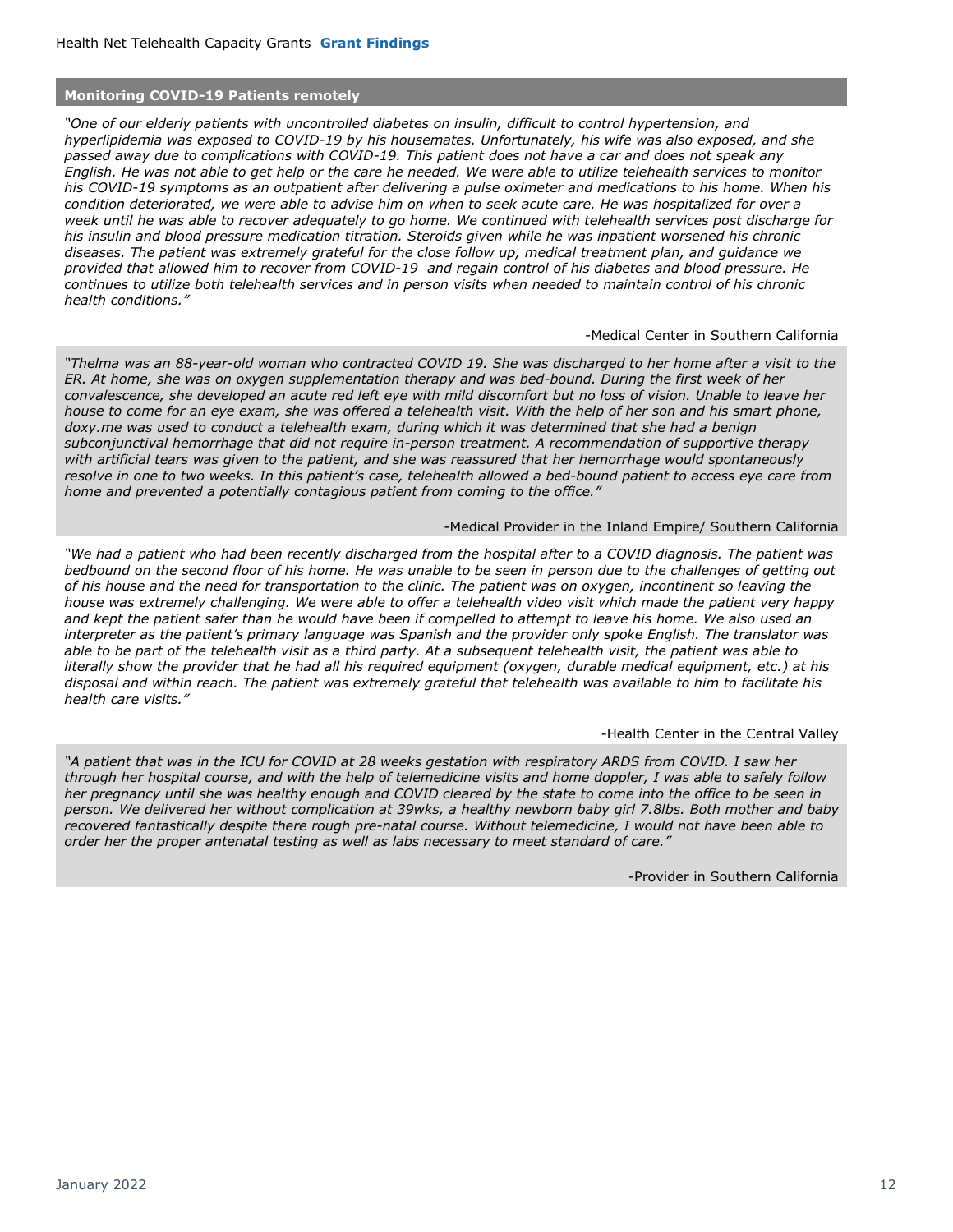#### **Eliminating Transportation Barriers**

*"One particular patient experience stands out. It was an agricultural worker who did not speak English and had a family member present at each appointment to take notes. Their family member worked during the day, and would not be able to make appointments often. However, with telehealth, we were able to provide all information relating to the patient's care by connecting the patient, family member, and ourselves at the time of the telehealth visit. We were able to close this communication gap that could have led to adverse health outcomes if it was not closed."*

*-Medical Group in the Central Valley*

*"We had a patient who required surgical intervention. They live two hours away from our office. Instead of having the patient come in to discuss surgical options we were able to do the telehealth visit with both parents; avoiding a trip and the stress surrounding the trip. We think these conversations during telehealth are actually LESS stressful because the patient/parents are in their own environment and feel more comfortable asking questions. That is important from an informed consent perspective."*

-Medical Provider in San Francisco Bay Area/ Central Valley

#### **Continuing Care for High-Risk Patients Remotely**

*"We serve a large Cambodian refugee population who are monolingual Khmer speaking. One elderly Cambodian woman needed to be seen as part of her chronic disease management. She is diagnosed with both diabetes and hypertension. We have providers who speak Khmer and offer services in Khmer. This patient is in her early seventies and it was unsafe for her to come into the clinic due to her being high risk for COVID due to her age and pre-existing conditions. We were able to continue to offer her ongoing services via telemedicine using equipment purchased with these grant funds and her smart phone. She was able to see her regular provider to help her manage both her diabetes and her hypertension while keeping her safe from contracting COVID."*

- Federally Qualified Health Center in Southern California

*"I am over 70 years old, I have health issues for many years, like high blood pressure, stomach problems, arthritis, etc. I started my journey of health management with [provider] since March 2020. I am very impressed and grateful for his care and attentiveness especially during the pandemic. I was unable to go out but the doctor's staff still called me to follow up on my conditions. Imagine all the prescriptions I have for different health conditions and how they make me feel frustrated sometimes. But over the phone, the doctor is always patient with checking on my conditions, telling me what medicine is for what condition, how I should take them and what I should pay attention to. His nurses also check with me on how I am doing at home alone. During the pandemic, I stayed at home for most of the time as mandated by the government. And I am grateful that the doctor and the nurses are still taking care of my health remotely. I have my health journey with this health center for more than a year now and my health is getting better. I believe the care and love from the care team especially when I couldn't leave my home has given me a merry heart, which is the best medicine for a patient. Thank you."*

-Community Clinic in Southern California

### **Virtual Behavioral Health Services**

*"A 52-year-old patient was referred to behavioral health services at our clinic for treatment of anxiety and depression. She lost her home in the Paradise Camp Fire, separated from her husband, and lived all alone in a camp trailer in the outskirts of town. She had been avoiding coming to the clinic for help due to her fear of contracting COVID-19. This avoidance led to a dangerous escalation of symptoms. She finally disclosed to her medical provider that she was experiencing suicidal she was advised to seek counseling and informed that she could meet with a therapist via Zoom. This patient was relieved to learn that a telehealth option was available and immediately began attending weekly therapy sessions with the therapist. We were able to work via Zoom to conduct a mental health assessment, assign appropriate diagnoses, devise a treatment plan, and develop a*  safety plan. The therapist mailed therapy worksheets and positive affirmation handouts to patients to work on *together from separate locations. Patient even began setting up her own "therapy space" at a local nature park so that she could enjoy the serene setting while meeting with the therapist. As a result of having this telehealth option, the patient is now free from suicidal thoughts and has been making tremendous progress toward her treatment and life goals. Telehealth was truly life changing and life saving for this patient. We are grateful for the opportunity for them to access each other in this safe and effective manner."*

-Health Center in the Central Valley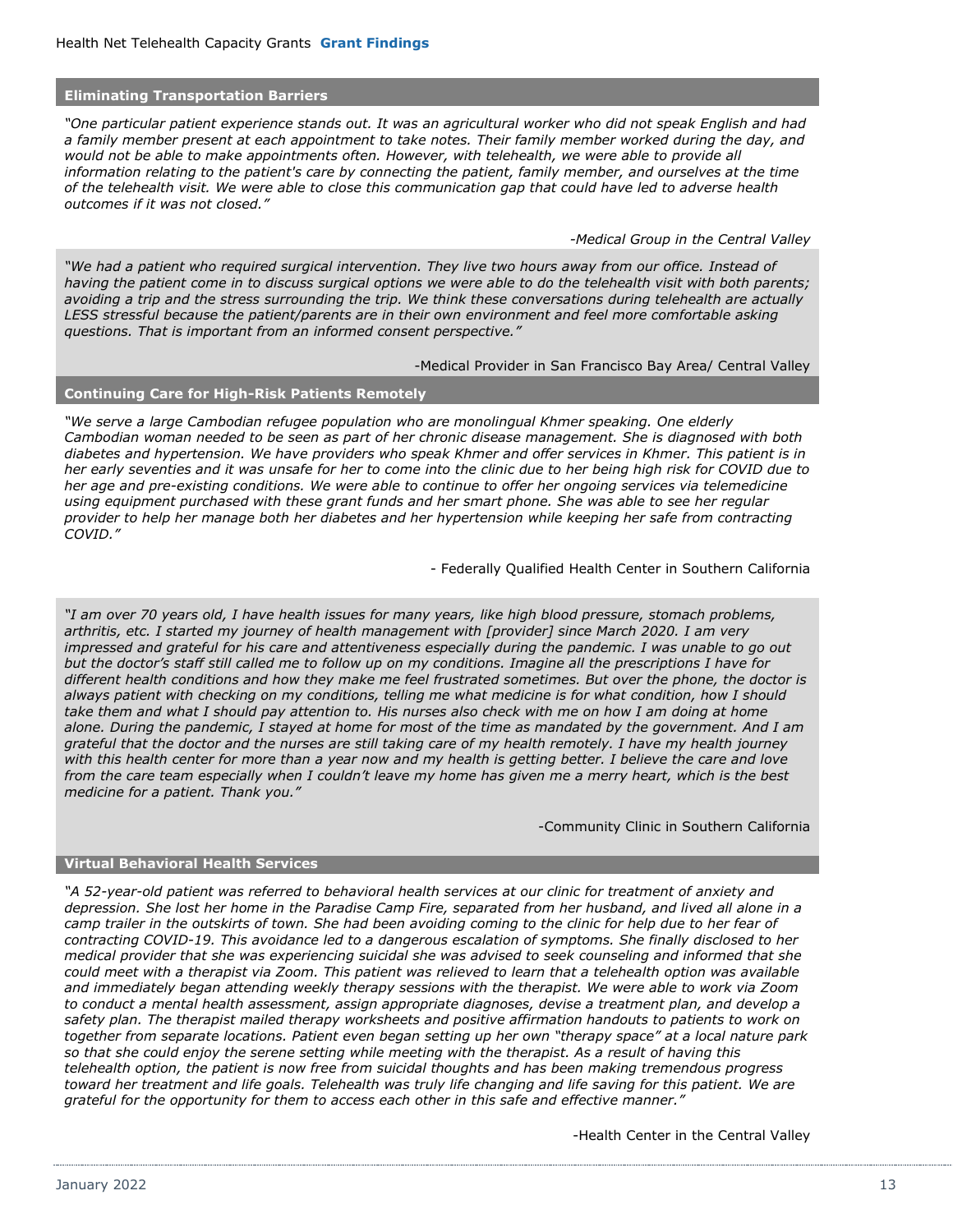*"Michael reached out to us in April of 2020, when the Coronavirus began to spread across the world and a state-wide lockdown began in California. Michael is a 38-year-old male with an autoimmune disease, health related anxiety, and general anxiety. Due to his condition, he is unable to drive, and has financial difficulties. Michael sought out Telehealth services from us in order to address his anxiety in a way that would ensure his safety and wellbeing. He not only began participating in individual counseling, but also joined our COVID-19 support group, in order to build connections and process the confusion, anxiety, and grief related to the worldwide pandemic with others. Our ability to offer Telehealth services allowed Michael to receive much needed individual and group support during a time when in- person services would have potentially put his health at risk and created more anxiety. Because we were able to offer our services virtually, Michael was able to access services without worrying about travel or expenses or putting his health at risk. Through Telehealth, Michael has been able to decrease his symptoms of general anxiety and health related anxiety, combat the added isolation that came from the lock-down, but build connections and relationships with others in a time where building relationships and connections became necessary to maintain mental wellness."*

-Health Center in Southern California

*"Our Director of Behavioral Health received an email in July from an adult concerned about the mental health of the young women. The Director was especially worried that one of the teens might try to hurt herself. He connected each to a case manager who spoke to the two separately (again by phone) and assessed their needs. 'On first assessment, one of the young ladies told me that she normally does not speak to anyone about how she feels inside and was hesitant to speak to me, let alone Behavioral Health. By the end of our lengthy conversation, she told me she was happy she decided to continue our call and was willing and open to speaking to Behavioral Health,' said the case manager. 'I was filled with gratitude that I was able to still have a human connection that meaningful over a telehealth visit."* 

- Provider in the Central Valley/San Francisco Bay Area

### Successful Telehealth Visits with Appropriate Support

*"A Spanish-speaking patient with limited knowledge of technology asked a neighbor to help her access telehealth services via her smart phone. The patient had recently lost her father and has a family history of obesity and chronic medical conditions, which are risk factors to complications from COVID. With support from SYHealth clinical staff, the patient is confident in navigating telehealth services on her phone and completes all scheduled follow-up telehealth visits with her medical provider."*

– Health Center in Southern California

*"There was a family in which the grandmother (81 female) was my patient. Her grandchildren were very tech saavy and by teaching her the basics of using an iPhone, they bonded more closely and the grandchildren had an excuse to get involved her healthcare. It was a rather special relationship I've had with them ever since."*

– Family Medicine Provider in Greater Sacramento Area